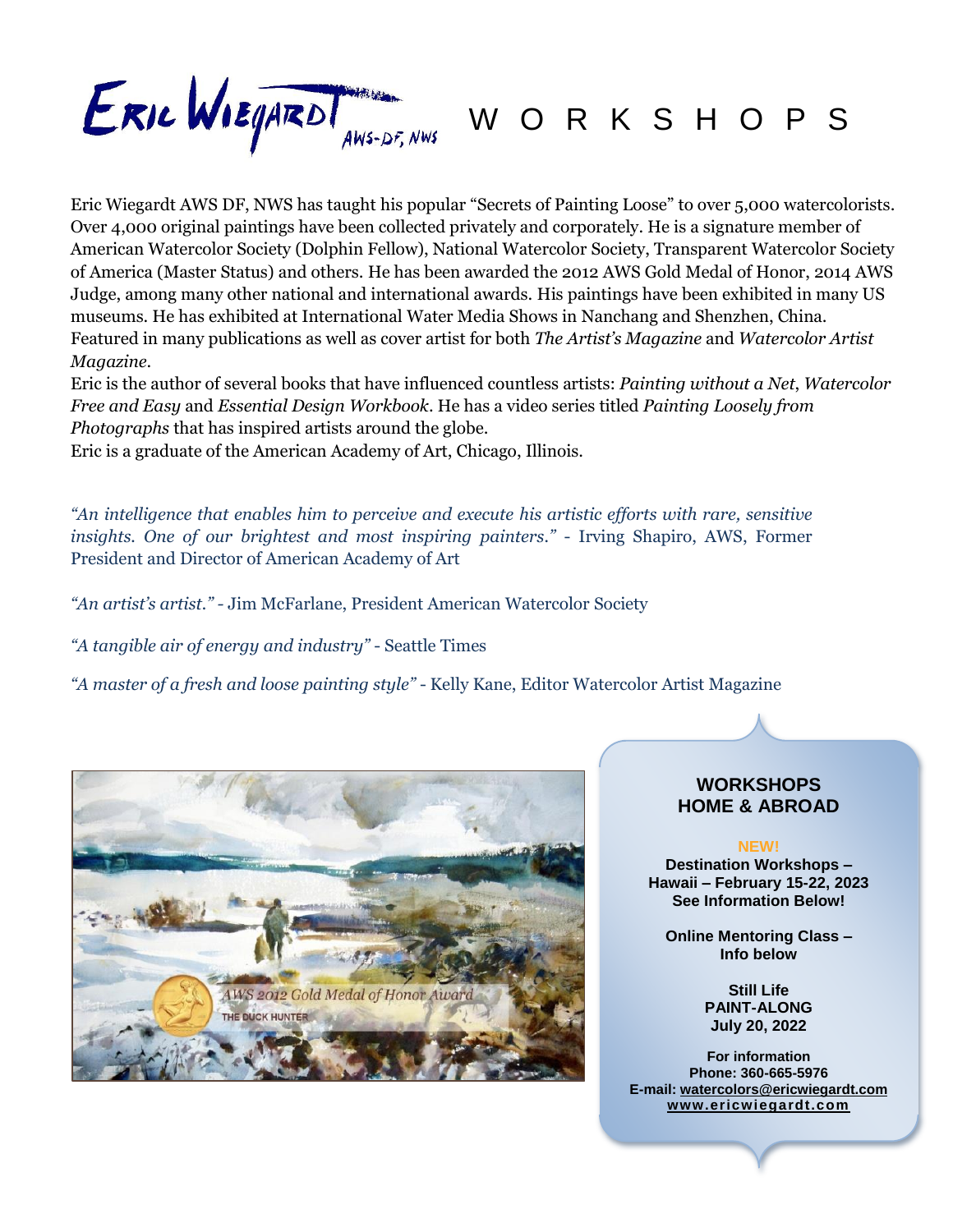## ABOUT THE WORKSHOPS

These workshops are designed to loosen up even the tightest painter and break the niggling detail habit. Painting loose is much more than a technique. It requires an understanding of specific design concepts in order to free one's mind. Each day, Eric will focus on one of these principles. He will show how to construct a beautiful painting in one sitting, and free creative thinking from cumbersome theories of color and composition. There will be time for individual instruction in a relaxed atmosphere.



All levels of expertise and individual style will benefit from Eric's broad depth of experience. Eric currently teaches several different kinds of workshops: *Wiegardt's Painterly Watercolors*, *Watercolor Plein Air Workshop, Wiegardt's Painterly Acrylics.* He also offers his Painterily Watercolors workshop online via Zoom, as well as a Mentoring Class and a Paint-Along.

A variety of subjects will be painted which may include landscapes, marinescapes, florals, streetscapes and still life. Materials list and guide to lodging will be furnished upon receiving deposit. A link to the materials list is on the workshop webpage of [www.ericwiegardt.com.](http://www.ericwiegardt.com/)

### **WORKSHOP SCHEDULE**

| *July - Wiegardt's ONLINE MENTORING Class via Zoom<br>Saturday 9:00am PDST (1 hour 15 min.)<br>Long Beach, WA - Contact: Wiegardt Studio Gallery360-665-5976  watercolors@ericwiegardt.com              | (Also available as a 3 month subscription)<br>More Information Here |
|---------------------------------------------------------------------------------------------------------------------------------------------------------------------------------------------------------|---------------------------------------------------------------------|
| *July 11-14, 2022 - Wiegardt's Plein Air Watercolors<br>Long Beach, WA – Contact: Wiegardt Studio Gallery360-665-5976  watercolors@ericwiegardt.com                                                     | More Information Here                                               |
| *July 20, 2022 - Watercolor ONLINE Still Life PAINT-ALONG via Zoom (9am-12pm) More Information Here<br>Long Beach, WA - Contact: Wiegardt Studio Gallery360-665-5976 watercolors@ericwiegardt.com       |                                                                     |
| *August 17, 2022 - Watercolor ONLINE Foliage PAINT-ALONG via Zoom (9am-12pm) More Information Here<br>Long Beach, WA – Contact: Wiegardt Studio Gallery360-665-5976 <u>watercolors@ericwiegardt.com</u> |                                                                     |
| *September 12-18, 2022 – Wiegardt's Ghost Ranch Plein Air Watercolors<br>Abiquiu, NM - Contact: Wiegardt Studio Gallery360-665-5976  watercolors@ericwiegardt.com                                       | More Information Here                                               |
| October 17-20, 2022 - Wiegardt's Painterly Watercolors - Landgrove, VT                                                                                                                                  |                                                                     |
| January 28–February 3, 2023 – Wiegardt's Painterly Watercolors – Scottsdale, AZ<br>Scottsdale Artists' School - Contact: Trudy Hays480-990-1422  thays@scottsdaleartschool.org                          | <b>Register Here</b>                                                |
| *February 15-22, 2023 - Wiegardt's Hawaii Plein Air Watercolors<br>Honolulu, HI – Contact: Wiegardt Studio Gallery360-665-5976  watercolors@ericwiegardt.com                                            | More Information Here                                               |

<sup>\*</sup> Workshop organized by Wiegardt Studio Gallery.